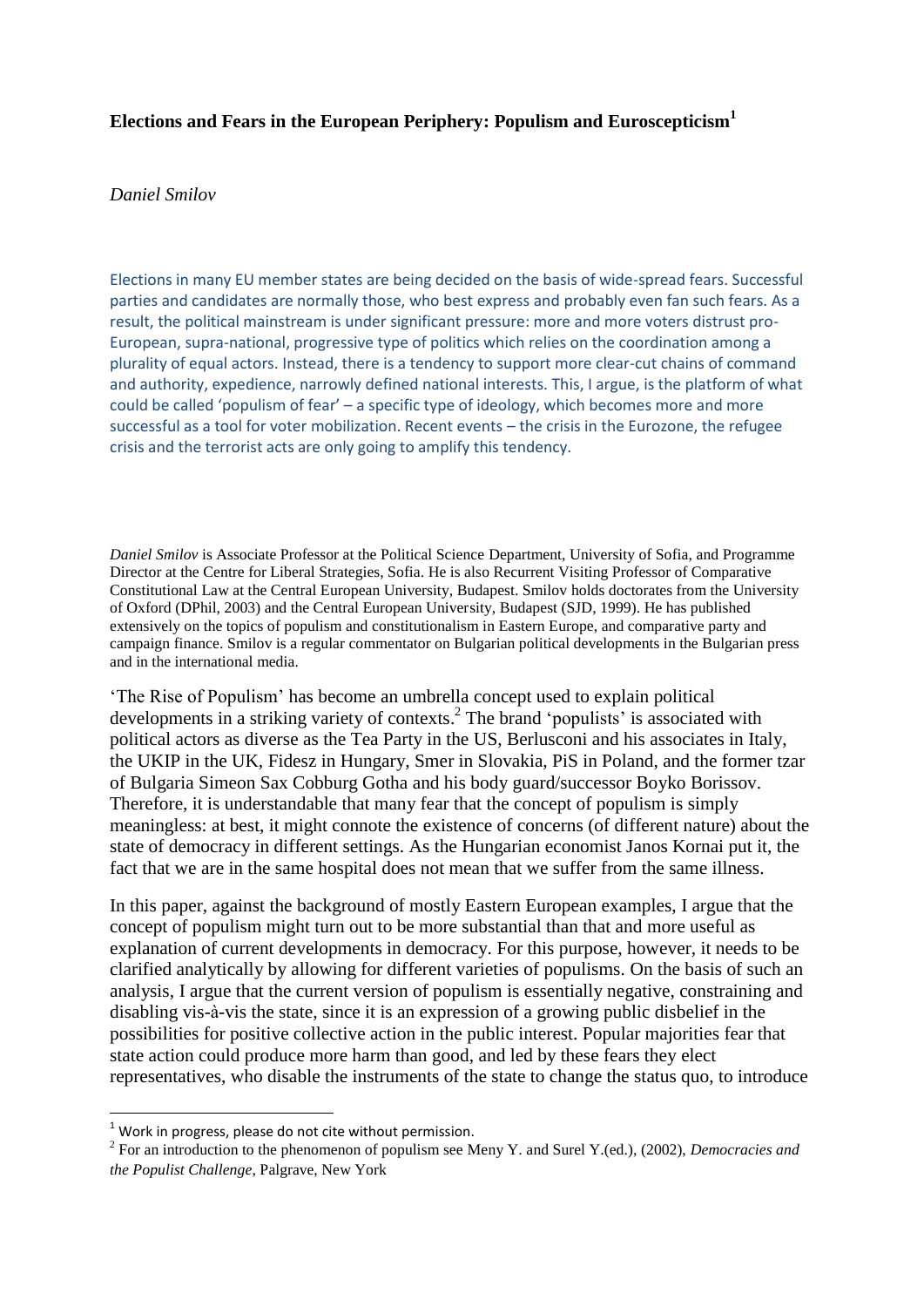substantial policy changes. Further, the current type of populism has largely abandoned the idea of elections and political representation as an essential tool for emancipation: it does not strive to extend the scope of rights to new groups. On the contrary, it is protective and conservative in nature: it aims to guarantee largely the same level of rights and entitlements to existing majorities. And finally, the contemporary variety of populism is not essentially antagonistic to a certain version of constitutionalism, understood as constraints on power. It has often been thought that populism and constitutionalism are irreconcilable enemies in the framework of liberal democracy. Thus, a rise of populism – as expressive of the will of the people - is expected to bring troubles for constitutionalism – understood as a set of constraints on the will of the majority, and vice versa. The dominant liberal fear from dictatorship of the majority has shaped much of the thinking about constitutionalism from Mill to Dworkin. Judith Sklar, for instance, has famously argued that the main motivation behind constitutionalism has been the fear from majoritarian abuses, and indeed cruelty.<sup>3</sup> Paradoxically, the contemporary populists do not strive to create an unconstrained majoritarian democracy or to augment and concentrate state power: thus, by and large, they have not been opposed to constitutionalisation of constraints on majority powers. The hybrid that is born I refer to as 'populism of fear'.

Below, after a more general discussion of populism (especially in East European perspective), I address the main three features of its contemporary variety, and then discuss political and constitutional implications for liberal democracy.

# **1. Elections in Eastern Europe and populism**

The concept of 'populism' in Eastern Europe is used – in scholarly literature - primarily to depict the rise of democratic illiberalism in the region.<sup>4</sup> The new turn to illiberalism has been especially evident in the mainstreaming of nationalism, and the excessive zeal in the fight against organised crime and corruption (which is not necessarily correlated with tangible positive results in these areas). This specific reorientation of public policy has happened at the expense of traditional liberal values as freedom of speech, expression, and religious belief, privacy and security of personal data and communication, constitutional presumptions of innocence, etc. The gradual undermining of these core liberal values has put to the test the principles of constitutionalism and the rule of law.<sup>5</sup>

As far as the mainstreaming of nationalism is concerned, the trend is rather universal. The rise of parties like Ataka in Bulgaria, and Yobbik in Hungary, is of course the most visible part of it, but probably more important is the infiltration of nationalistic agenda in 'mainstream'

 3 "The Liberalism of Fear," in *Liberalism and the Moral Life*, edited by Nancy L. Rosenblum (Cambridge: Harvard University Press, 1989).

<sup>4</sup> Grigorij Meseznikov, Olga Gyarfasova, and Daniel Smilov (eds.), *Populist Politics and Liberal Democracy in Central and Eastern Europe*, IVO (IPA) working paper series, Bratislava. Available at: [http://www.ivo.sk/5353/en/news/ivo-released-working-paper-populist-politics-and-liberal-democracy-in-central](http://www.ivo.sk/5353/en/news/ivo-released-working-paper-populist-politics-and-liberal-democracy-in-central-and-eastern-europe)[and-eastern-europe](http://www.ivo.sk/5353/en/news/ivo-released-working-paper-populist-politics-and-liberal-democracy-in-central-and-eastern-europe)

<sup>&</sup>lt;sup>5</sup> On populism as an ideology see the work of Mudde, C (2002) "In the Name of the Peasantry, the Proletariat, and the People: Populism in Eastern Europe", in Meny and Surel, (eds.) (2002) *Democracies and the Populist Challenge*, Palgrave; (2004) "The Populist Zeitgeist", *Government and Opposition*, Blackwell Publishing, 4/2004; (2007) *Populist Radical Right Parties in Europe*, Cambridge, Cambridge UP.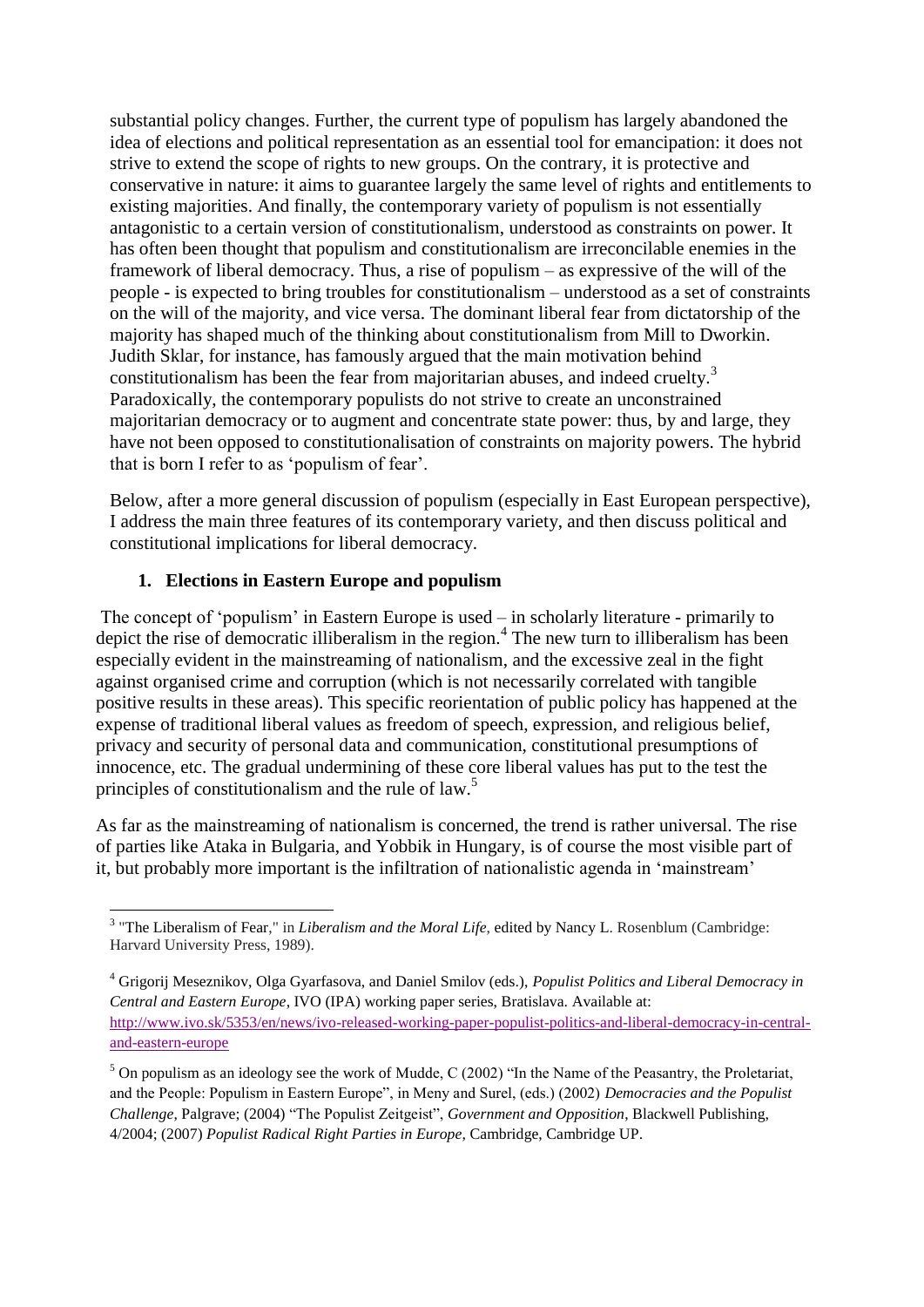parties, like Fidesz, GERB, PiS in Poland, Smer in Slovakia, and so on. The illiberal turn in this regard is seen in general widespread negative attitudes against ethnic and religious minorities, but also in concrete policy changes in citizenship laws and voting rights acts, for instance. In Hungary, although it is hardly an exception, the very concept of constitutionalism has come to the test with the Fidesz 2011 rather radical revision of the whole constitutional framework of the country, including such issues as the freedom of the media, the scope of constitutional review, the independence of regulatory bodies, etc.

The excessive zeal in the fight against corruption and organised crime is more apparent in Romania and Bulgaria, reputed to be more affected by these phenomena. But there are regionwide trends in this area as well, as the attempts to denigrate and criminalise the opponent, to refocus politics on issues such as personal integrity and morality, and to introduce forms of a *preventive democracy* - limiting citizens' liberties on security grounds. In terms of public policy, these have found expression in renewed interest in lustration, widespread wiretapping and other excessive security measures, laws of seizure of assets which depart from the traditional presumptions of innocence and burden-of-proof standards, introduction of specialised courts and investigative bodies with not clearly defined powers and responsibilities, and so on.<sup>6</sup>

The recent refugee crisis in Europe made clear the extent to which security-obsessions and paranoia have damaged the political and constitutional infrastructure of the Eastern European countries. Central European states refused to take even small numbers of refugees, which could not have presented a significant burden for them in any way.

# **2. Populists and Eurosceptics**

Populism has been presented in the literature as a specific type of aberration, pathology of contemporary democracy, which affects both its ideological and organisational dimensions. And indeed, if we look at all the different political actors presented in the introduction, they do share a feature: they are very light in terms of ideology and organisation. First, in terms of ideology they are not easily definable in traditional left-right categories. The best that we can say for all of them is that they are an exercise in ideological minimalism: they are simply strongly committed to follow the will of the people (whatever that might be). As such, they easily borrow policies across the ideological spectrum. Today, this is rather easy since, as observed by Peter Mair, a major merger of themes from the left and the right did happen back in the 1990s with the Blair government in the UK (the third way) and Clinton in US.  $\frac{7}{1}$  The populists are sensitive to shifts in the mood of the majority: they could adopt more leftist or more rightist stance depending on current perceptions, as the evolution of Fico in Slovakia towards 'social-democracy' 'demonstrates. What is important, however, is not so much the

<sup>1</sup> <sup>6</sup> The following discussion is based on: (2008) Daniel Smilov and Ivan Krastev, "The Rise of Populism in Eastern Europe: Policy Paper", in Grigorij Meseznikov, Olga Gyarfasova, and Daniel Smilov (eds.), *Populist Politics and Liberal Democracy in Central and Eastern Europe*, IVO (IPA) working paper series, Bratislava. Available at[: http://www.ivo.sk/5353/en/news/ivo-released-working-paper-populist-politics-and-liberal](http://www.ivo.sk/5353/en/news/ivo-released-working-paper-populist-politics-and-liberal-democracy-in-central-and-eastern-europe)[democracy-in-central-and-eastern-europe](http://www.ivo.sk/5353/en/news/ivo-released-working-paper-populist-politics-and-liberal-democracy-in-central-and-eastern-europe)

<sup>7</sup> Mair, Peter ( 2002) "Populist Democracy vs Party Democracy" in Meny and Surel, (eds.) (2002) *Democracies and the Populist Challenge*, Palgrave.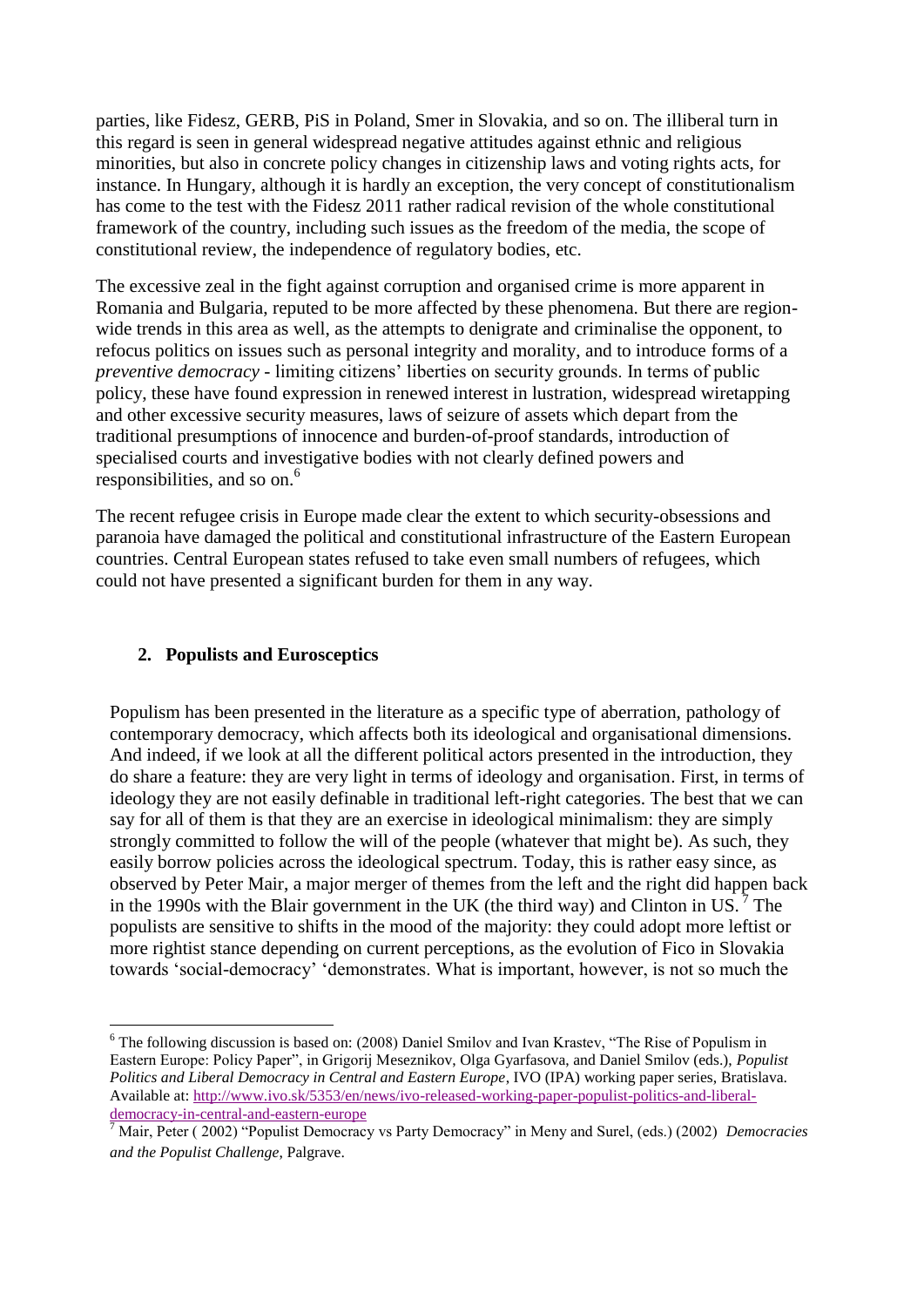essence of the ideas, but the appeal to the majority, the claim to express the 'will of the people'.

Thus, contemporary populism is a *mainstream* phenomenon: these are players who have a plausible claim to express the will of the majority. Take for instance the UKIP: at first sight, it might appear as a marginal, fringe force, but it has been able to successfully imprint its central policies on the mainstream conservatives: the themes of EU membership referendum, the concerns about immigration, etc. have taken centre-stage and will determine politics in the UK over the next several years at least. Thus, even in systems in which mainstream parties are well-entrenched and guarded against new comers (as UK, the US and Hungary), populism has been able to infiltrate some of the existing mainstream parties. In more open party systems, such as these of Bulgaria and Poland, populists have risen (and declined) as new parties displacing some of the existing parties. In both scenarios, contemporary populism should not be confused with the existence of relatively small, radical and extremist parties on the fringe of European party systems. Although populists may use such parties to accentuate certain public fears, they themselves are not radicals or extremists.

Secondly, in terms of party organisation populists are very light and adaptable, providing the minimum infrastructure for the expression of public sentiments. The populist parties are essentially the secretariat of charismatic leaders, and rely much more on the media, than on traditional forms of party communication and organisation (like membership, local structures, elaborate programmes and manifestos, party think tanks, institutionalised relationships with trade unions, NGOs, etc.). In fact, as the Italian case demonstrates, populists may come to the scene after a collapse of the traditional mainstream parties. But this is not necessary: they may co-exist and compete successfully with them, and may actually take over some of them, as the case of the rise of the Tea Party backed by the mighty Fox news network illustrates. The cross-fertilisation and hybridisation between political actors and media is another aspect of the contemporary populism which is worth studying more closely. There have been parties emerging on the basis of TV programmes (as the party Ataka in Bulgaria, for instance); it will be difficult to explain the success of UKIP in the UK, without the major support from the tabloid press for the agenda of this organisation.

The ideological and organisational lightness of contemporary populists is probably sufficient to give substance to the concept of populism, as applied to contemporary realities. Understood in this way, it connotes a certain transformation in liberal democracy, which raises concerns for its quality. Political parties have become less programmatic and more mediatic, there is a growing personalisation of politics, and a diminishing difference between the platforms of political parties.<sup>8</sup> As a result, politicians have to rely much more on PR, scandal and the media in order to mobilise the voters, who are increasingly convinced that voting does not make much of a difference.

It is possible to define all these phenomena under the all-encompassing term of 'populism', but then it will hardly be a very interesting concept. One of the difficulties is that defined in this way populism covers all political players – everybody becomes a populist in a certain sense. And indeed, Peter Mair has argued that the Blair 'third way' is essentially populist; the conservatives now are affected pretty much by the same malady, so then who are the nonpopulists in the UK? The second difficulty is that the ideological and organisational lightness

**.** 

<sup>8</sup> Toka, G. (1997), "Political Parties in East Central Europe", in *Consolidating the Third Wave Democracies*, eds. Larry Diamond, Marc F. Plattner, Yun-han Chu, and Hung-mao Tien, The John Hopkins University Press, Baltimore and London.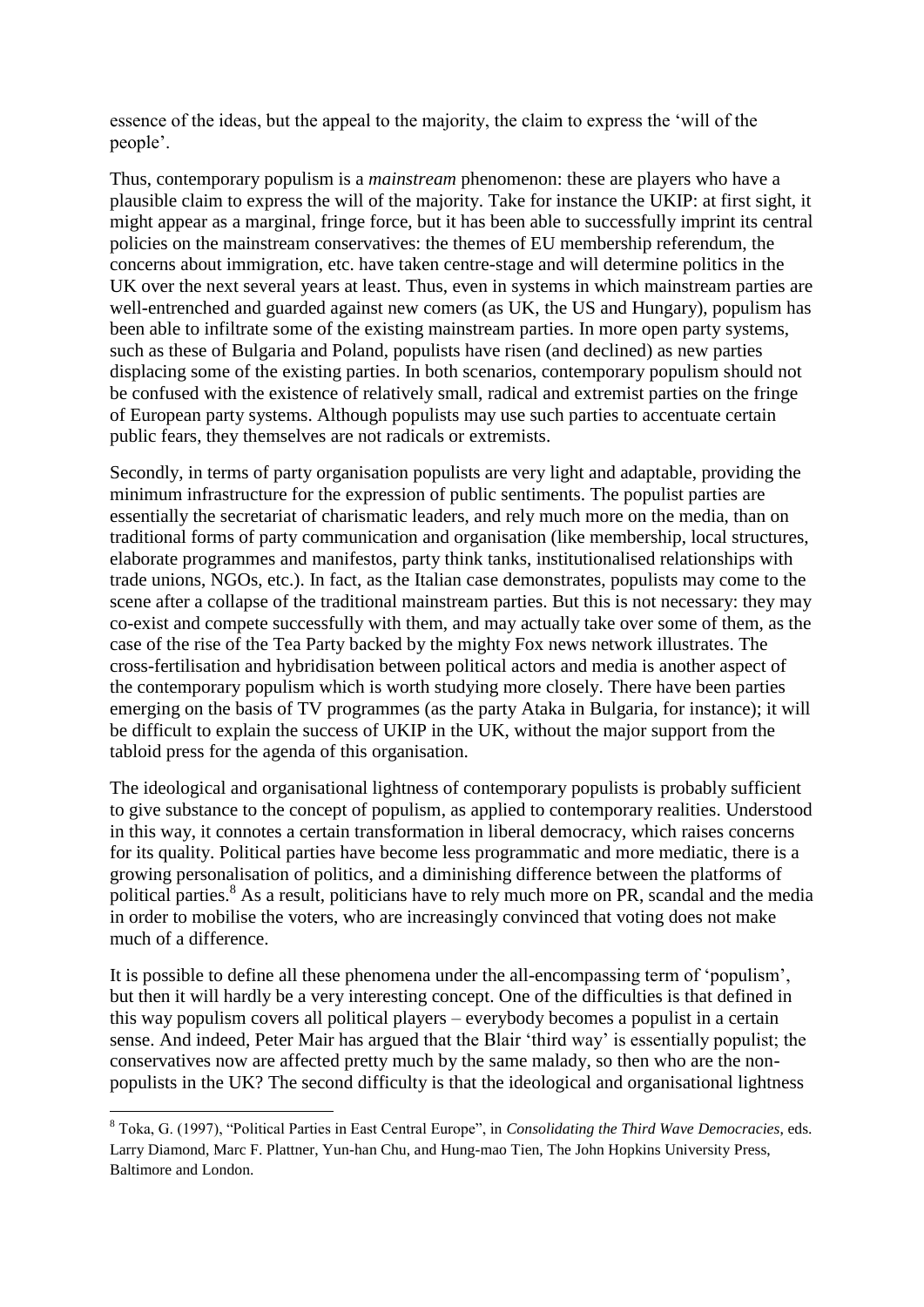of political parties, and the mediatisation of politics have been well studied in their own right: it is not clear what grouping these phenomena under the label of 'populism' contributes to their critical analysis and understanding. Some of the literature on political parties, for instance, may offer a better insight into the studied phenomena by depicting them as a popular disenchantment with excessively cartelised party systems.<sup>9</sup> The alienation of the people from traditional forms of political representation has also been in the focus of scholarly attention for many years: rebranding this characteristic of contemporary politics as 'populism' also does not carry any specific analytical value.

Thus, the conclusion from this analysis is that the concept of populism could be coherently reduced to ideological and organisational lightness of politics, but in this way it may become over-inclusive and to a large extent useless as a sharp analytical tool. Therefore, if it is to be employed, it must be given further substance, which ties it closer to the will of majorities, the state, empowerment, emancipation and entitlement – the key notions which are commonly associated with it.

# **3. Populism and the disabling of policy change**

 $\overline{a}$ 

Despite the lack of elaborate programmes and predictable ideologies, all of the parties and political actors mentioned in the introduction have advocated and pursued policies which disable the state in the sense of limiting its capacity to radically change the political course. Therefore, contemporary populism is not transformative, it is essentially constraining and conservative. Paradoxically, it claims to empower the people, to express their will, but vis-àvis the state it is rather disempowering.

This is most visible in the area of fiscal policy. Practically all new populists are supporters of low levels of taxation, no new taxes, strict fiscal discipline, etc. In the case of the Tea Party this has been turned almost into a religion, but probably East and Central European countries – such as Bulgaria, Hungary, Slovakia – have gone furthest in the lowering of the taxing capacity of the state. Bulgaria, for instance, collects ten percent flat income tax, Hungary 16%. In Slovakia, until 2013 there used to be 19% flat income tax, which after the 'socialdemocratic' turn of PM Fico was increased to 23% for companies, and 25% for individuals with higher income - again levels that are comparatively rather low. Thus, new populism is not an ideology of big state – on the contrary, it tends to limit and constrain the state in terms of taxing and borrowing. New populists are not opposed to fiscal breaks, for instance. Boyko Borissov in Bulgaria, Fico in Slovakia and Orban in Hungary have all endorsed the EU fiscal compact, which introduces elaborate ceilings on budget deficits and levels of public depth. On top of that, they have implemented domestically various legal and constitutional fiscal limitations. The most striking of these was probably a proposal (which ultimately failed) by the Bulgarian finance minister to make any tax increase subject to a 2/3 majority vote in Parliament. Thus, paradoxically, new populists have a self-restraining tendency: they willingly limit the capacity of the state to collect higher taxes, take more debt, etc. This may be understandable for economies which are heavily indebted, but interestingly it applies also to countries like Bulgaria, which have levels of public debt around 15% of GDP.

<sup>&</sup>lt;sup>9</sup> Katz, Richard and Peter Mair. (1995) "Changing Models of Party Organisation and Party Democracy", Party Politics, 1/1, 1995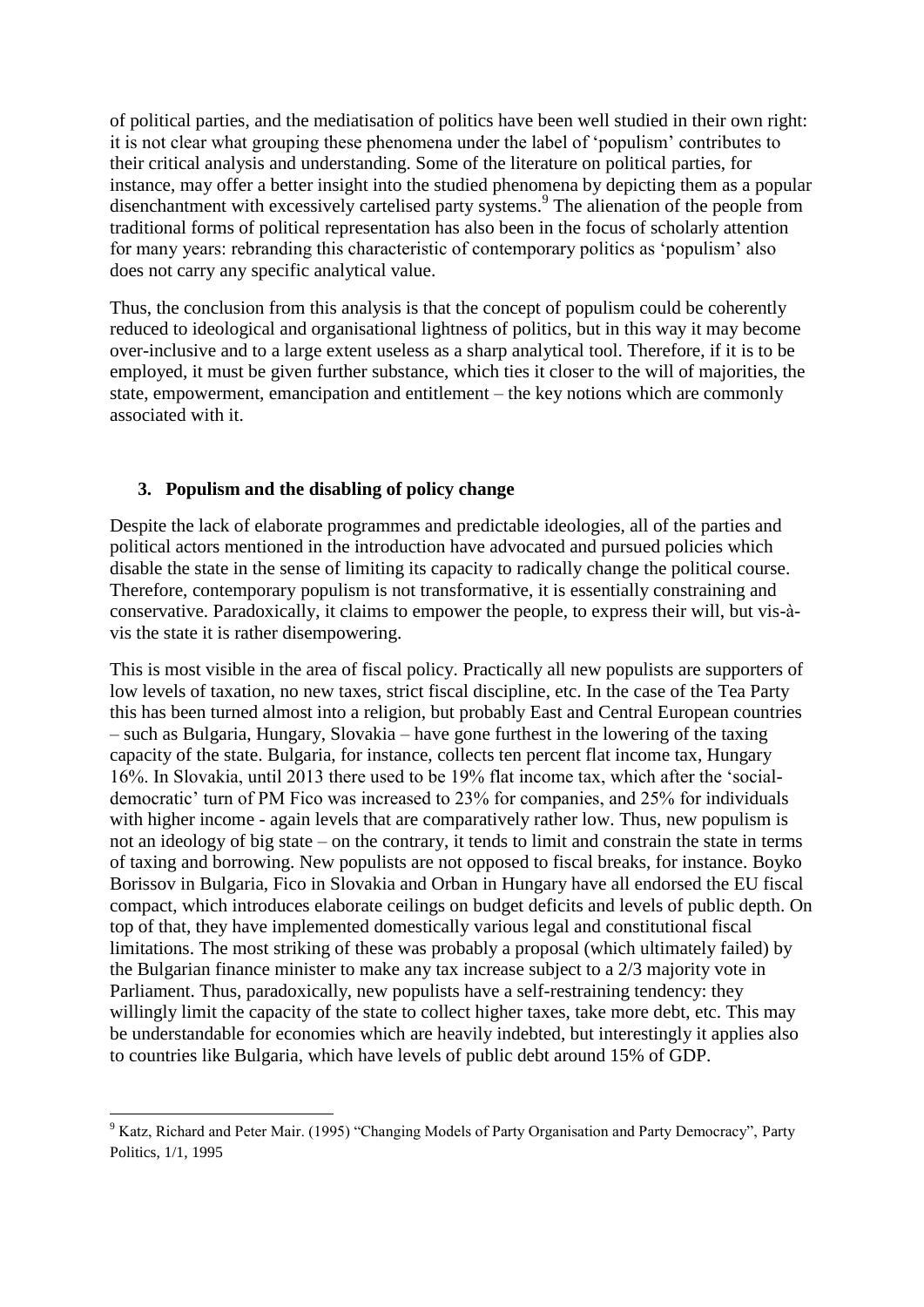Secondly, the empowerment of the people through new populism has not led to empowerment of popularly elected bodies like the parliaments, for instance. In contemporary liberal democracy power is dispersed horizontally among a variety of bodies in the legislative, executive and judicial branch. There are independent central banks, independent prosecutors, reviewing and monitoring bodies as audit chambers, powerful in dependent courts, etc. All of these bodies take part in the policy process, and each of them has de jure or de facto veto powers in many areas. New populism has done practically nothing to change this picture and to concentrate state power in bodies directly accountable to the people. On the contrary, this polycentric and poliarchichal environment is skillfully used by them to pursue their political agenda, to block their opponents, or to shift responsibility to other actors. The Tea Partysupported challenge in the US Supreme Court against Obamacare (or the power of congress to make health insurance obligatory) is a good case in point: generally, the Tea Party would rather limit the capacity of democratically elected bodies to pursue certain types of policies. Most spectacularly, Viktor Orban in Hungary did carry out a major constitutional reform in the country in 2011: the new Fundamental Law which was adopted can hardly be described as empowering the Hungarian parliament. Together with a very long list of fiscal constraints and veto players, it features a requirement according to which all important legislation is to be passed by 2/3 majority. Many have argued that there are strong undemocratic and authoritarian tendencies in this document, but at the very least, it is an attempt to sabotage any future political majority (short of  $2/3$ ) willing to implement substantive policy changes.<sup>1</sup> From this point of view, it is quite apparent that new populism aims to disable substantial policy changes. It is trying to achieve stability at the expense of the capacity of the state to change course.

It is hardly surprising that the rise of new populism is associated with an increasing number of political deadlocks, uneasy coalitions, regular reverses in the course of state action, policies which cancel out each other. This is another aspect of the incapacitation of the state which could be attributed to the rise of populism. Even if state majoritarian bodies formally preserve their powers, they may be incapacitated by incoherent and internally contradictory majorities. Contemporary populism tends to create such majorities, since it brings together very different people unified by the charisma of a specific leader. (According to Weber, one of the features of charismatic leadership is the ability to create impossible coalitions). When the leaders start to address the claims of their voters, they necessarily fall into trouble. Two scenarios are possible: deadlocks and reversible experimentalism. Under the first scenario, state action becomes largely impossible, or the status quo turns to be the lowest possible denominator : in any case, substantive change of policy becomes highly unlikely. The US seems to be into this category largely because of developments within the Republican party. Under the second scenario, politicians may risk to introduce certain reforms which then are reversed under popular pressure: the Bulgarian government of GERB has illustrated the case abundantly.

Last but not least, empowering the people by the contemporary populism has been linked to a certain instrumentalisation of instruments of direct democracy, as referendums. These are used essentially to veto political decisions of representative majorities. The failed EU constitution referendums in 2005 (France and Holland) were a case in point: they were both an expression of a general distrusts in politicians and their capacity to pursue meaningful political projects. Apparently, the Cameron conservatives in the UK aim to tap exactly the same attitudes at the upcoming general elections in 2014. The likely victory could be Pyrrhic,

1

<sup>&</sup>lt;sup>10</sup> See the Venice Commission, Opinion 663/2012, March 19, 2012; LÓRÁNT CSINK, BALÁZS SCHANDA, ANDRÁS ZS.VARGA (eds), *The Basic Law of Hungary: A First Commentary*, Clarus Press, Dublin, 2012.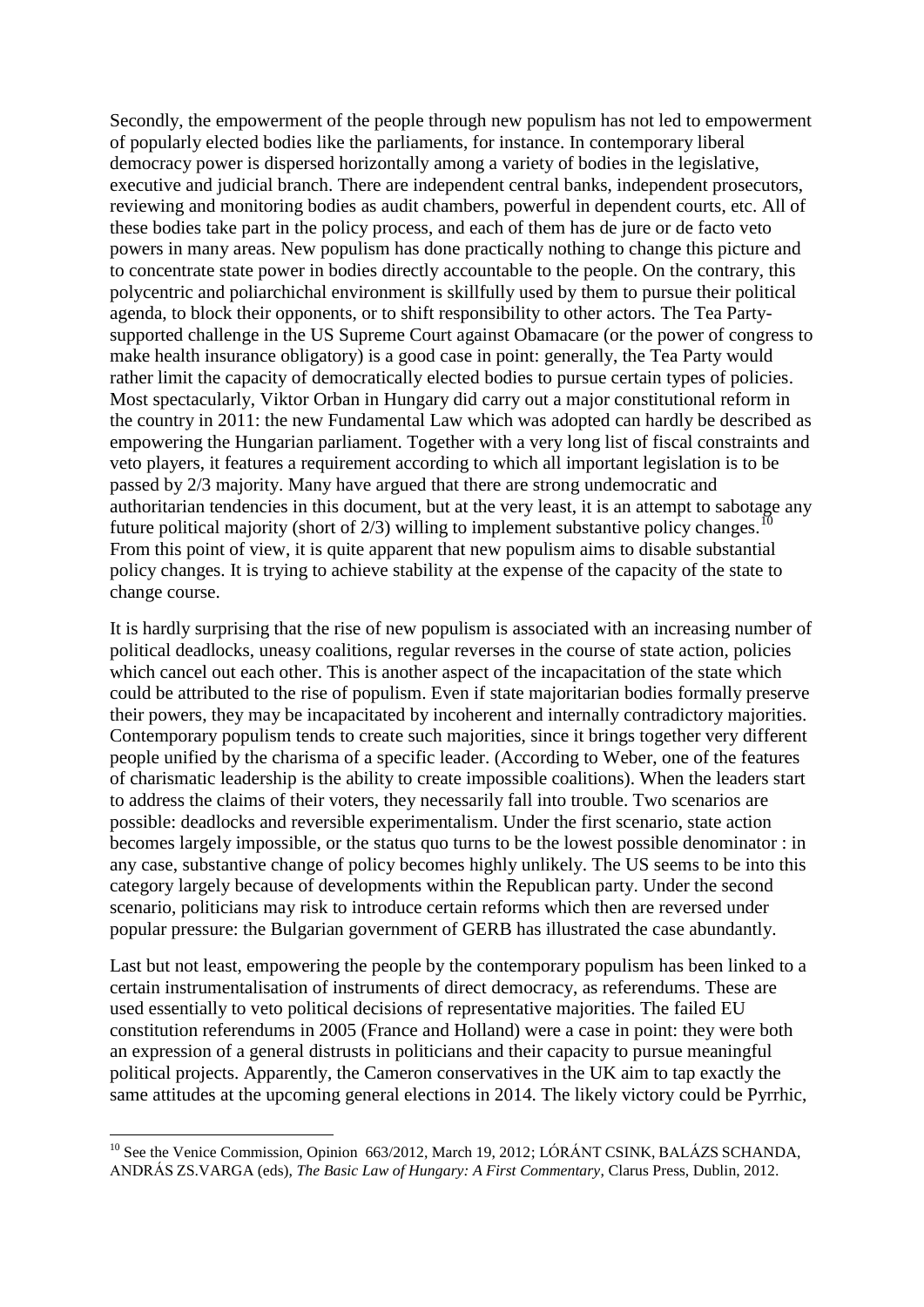however: it will most probably signal not a resurgent confidence in domestic democratically elected majorities, but a deeply entrenched distrust in the possibility of any positive, ambitious, politically-driven policy change.

This distrust in elected representatives and their capacity to work in the public interest has a number of other expressions in the politics of contemporary populism.<sup>11</sup> Two of the reforms which are most often advocated by populists are: the reduction of the number of MPs (put in practice in Orban in Hungary, much discussed in Bulgaria), and the introduction of imperative mandates for MP, forms of recall, etc. It is true that these are popular in countries of lower general political culture, but they are also indicative of the fears and attitudes instrumentalised by populism.

Finally, it needs to say that the disabling of policy change and the resulting incapacitation of the state linked to new populism does not imply a triumph of the libertarian ideas of a small state or Hayekian market fundamentalism. All of the states under discussion feature quite sophisticated welfare systems in comparative perspective: the incapacitation of the state to introduce major policy changes is driven largely by desires to preserve the status quo as it is. It is not the case, that people are happy with the status quo: they simply fear that a change could be for the worse. Most tellingly, even in the poorest countries in our selection – Bulgaria, Slovakia, Hungary – populists have not tried to dismantle the welfare state. The damage on the healthcare, pensions, and education systems in these countries was done mainly in the 1990s and had little to do with the rise of contemporary populist players. Today, they have the popular mandate to largely preserve what is available, without having the people's trust that they could actually change things for the better substantially. This is probably the explanation for the apparent paradox that the empowered people may opt to incapacitate and constrain their representatives, and thus the democratic state more generally.

# **4. Representation without emancipation**

Contemporary populism is distinctive because it has changed traditional notions of political representation. Historically, populism has been associated with emancipation of the less privileged: the expansion of the suffrage created the hope that political equality will generally produce societal equality more generally. Representation was seen as an egalitarian instrument, which promised to make the status, entitlements and privileges of the few available for all. In contrast, contemporary populists are driven by the fear<sup>12</sup> of majorities that

 $12$  Table. The most basic fear is that the state is not run in the interest of all/the majority. See the following data from Pew Global Attitudes Survey. Question: Generally the state is run for the benefit of most of the people 2009 [http://www.pewglobal.org/files/2009/11/Pew-Global-Attitudes-2009-Pulse-of-Europe-Report-Nov-2-](http://www.pewglobal.org/files/2009/11/Pew-Global-Attitudes-2009-Pulse-of-Europe-Report-Nov-2-1030am-NOT-EMBARGOED.pdf) [1030am-NOT-EMBARGOED.pdf](http://www.pewglobal.org/files/2009/11/Pew-Global-Attitudes-2009-Pulse-of-Europe-Report-Nov-2-1030am-NOT-EMBARGOED.pdf)

| <b>Country</b>  | <b>Strongly agree<br/>Mostly agree</b> | Strongly disagree<br><b>Mostly disagree</b> | <b>DK</b>      |
|-----------------|----------------------------------------|---------------------------------------------|----------------|
| <b>Bulgaria</b> | 16                                     | 83                                          |                |
| <b>Poland</b>   | 40                                     | 45                                          | $\overline{4}$ |

**<sup>.</sup>** <sup>11</sup> Bernhard Wessels (2011), "Performance and Deficits of Present-day Representation", in Sonia Alonso, John Keane and Wolfgang Merkel (eds.), *The Future of Representative Democracy*, Cambridge UP.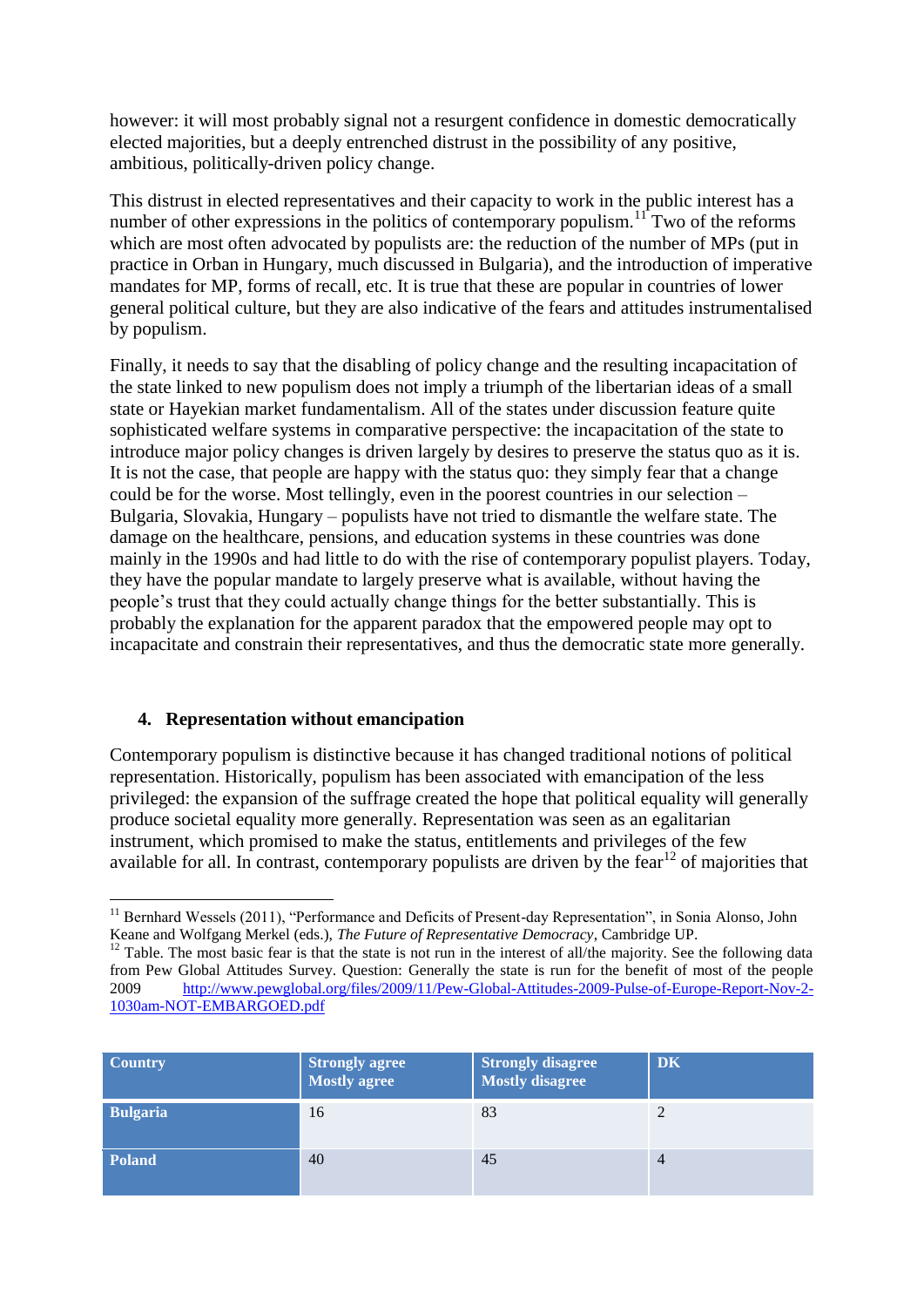their entitlements might be reduced in order to accommodate the claims of minorities and future majorities. In Eastern Europe this is most visible in the stance of populist parties vis-àvis the Roma minority, in Western Europe it is against (Eastern European) immigrants, while in the US it is the more general category of the poor which is seen as a source of unjustified claims over the taxes of the rich. Probably the US argument is the generic one, while the Europeans have added a certain ethnic flavour to it.

Much has been written about the growing gap between the (self-perceived) middle classes and the superrich over the last decades, and data to corroborate this finding do exist. One of the more tangible effects of this gap in the political process is that it changes the political imagination of the masses. In circumstances in which everybody's wealth increases, and the gaps between different income-groups decrease (in real terms or as a matter of perceptions), it is possible to see political representation as a tool for achieving emancipation: gradually, benefits are being extended to groups which never had them. Contrary to that, in circumstances in which the wealth of a few steadily continues to increase, while that of the great many decreases or stays roughly the same, it will be obvious that political equality will not be sufficient to produce further emancipation. At best, voting could be rationally seen as an instrument preventing further degradation. I believe that this rational choice calculation depicts the attraction behind the political package offered by new populism. It has abandoned the universal egalitarian ideal of emancipation, and treats representation as a defensive tool of insecure and unconfident majorities. These majorities have lost hope that they could be emancipated in the sense of receiving status, privileges and entitlements of the superrich. They do not want a further loss of status caused by the emancipation of other groups: minorities, new comers, the poor, etc.

The contemporary populist party is designed as a defensive instrument. It has shed most of the traditional policy expertise of political parties in elaborating complex governmental programmes, sophisticated reforms, etc. The people generally do not need them for ambitious and complex policy making. In turn, the populist party is very efficient as an instrument allowing the people to say 'no': to the EU, a change in the electoral system, the construction of a nuclear power station, etc. Quick mobilisation, quick response, sensitivity to changes in public attitudes and perceptions is the bread and butter of populists: they do not claim to be able to educate the people - they just reflect and amplify their will.

In Europe the situation is complicated by the process of European integration in which national majorities feel threated that newcomers to the EU may become a reason for the reduction of their entitlements (jobs, welfare benefits, etc.). Such fears have led a number of established parties to fall into the populist modus of making politics, advertising themselves as defensive tools against diminished status. Not surprisingly, this whole situation revives

| <b>Czech Republic</b> | 70 | 28 | $\overline{2}$ |
|-----------------------|----|----|----------------|
| <b>Slovakia</b>       | 33 | 63 | $\overline{4}$ |
| <b>Germany</b>        | 41 | 58 | $\overline{2}$ |
| <b>UK</b>             | 52 | 45 | 3              |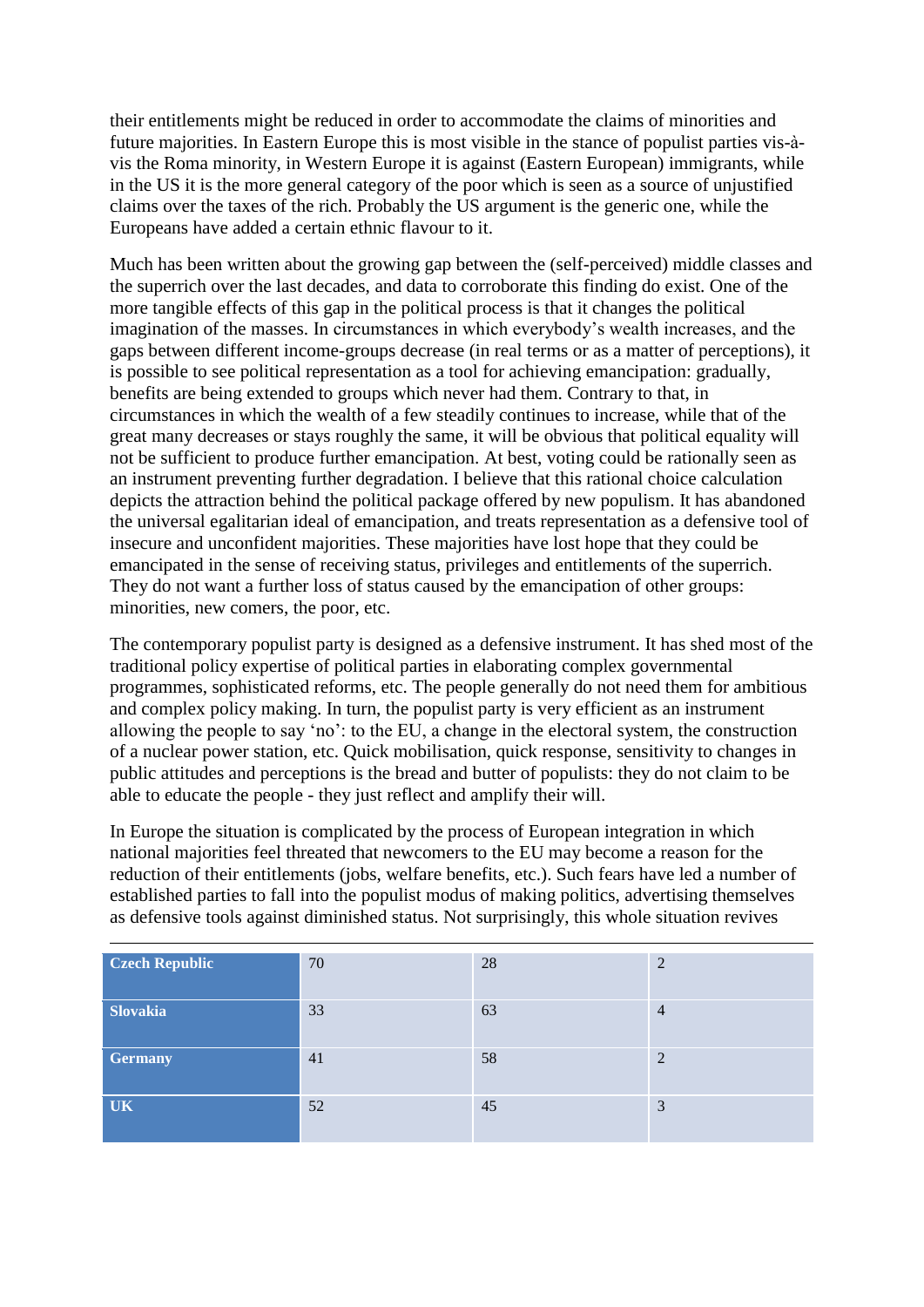nationalism as a political language and a form of political imagination. While nationalism has always been in the fringes of European party systems, some of its themes are becoming mainstream with the rise of contemporary populists. Thus, in many countries there is a more moderate, centrist, mainstream party, which coexists happily with something as a (bad) sister party of much more radical and outspoken nationalistic hue. The model was probably pioneered by Berlusconi and the Northern League, and could be seen in Hungary (Fidesz and Jobbik), Bulgaria (GERB and Ataka), UK (Conservatives and UKIP), etc. The argument in favour of such pairings is usually that this keeps radicalism at bay and allows for a safe ventilation of certain public frustrations. There are reasons to doubt that such parings could work only in one direction, however: what if the smaller parties start to dominate the agenda?

### **5. Implications for liberal democracy**

Populism has acquired a negative connotation in contemporary political parlance. The term implies a certain defect of democracy, diminishing of its quality, but there is no agreement as to the precise character of the damages. It is incorrect to see the rise of contemporary populism as a threat to democracy as such. All of the parties in the focus of our analysis are not anti-democratic, anti-systemic, radical or extremist parties. Thus, there is no need of some new type of 'militant democracy' doctrines designed to exclude populists from the political process. In other words, analogies with the 1930s or the 1950s are inept: the contemporary populists do not have an alternative, non-democratic vision for society. Democracy is truly the only game in town.

Secondly, it could be argued that still the rise of populism is defective, because it affects badly electoral competition. As the Hungarian case illustrated, populists outbursts may result in a self-entrenching effort by specific parties. But the evidence for this danger is rather thin: while attempts of self-entrenchment are unavoidable in todays' politics, the Hungarian example is rather extreme and exceptional. Moreover, it is too early to tell whether this attempt will be successful at all: popular movements have overcome much higher anticompetitive measures than the ones employed in Hungary (think of the rise of Political Islam in Turkey and the 10% electoral threshold). Also, quite spectacular partisan and bi-partisan gerrymandering has been common for US politics, but the heavy incumbent bias has not relegated it to a second-league democracy. Moreover, the link between contemporary populism and self-entrenchment and anti-competitive measures is spurious. Populist parties have arisen in very competitive systems (Poland, Bulgaria), and in Italy they have emerged after the demise of a long-standing party cartel. Thus, increasing electoral competition, introducing curbs on self-entrenchment efforts may be good in itself but is not a response to contemporary populism: populists could live and flourish in a competitive environment as well.

Thirdly, populism is often seen as illiberalism. And indeed, populists have tapped on illiberal attitudes towards the Roma and immigrants. They have mainstreamed some of these attitudes. This definitely is a serious danger for the quality of democracy, which should be closely monitored. The traditional remedy against such illiberal outburst has been more constitutionalism, more constraints on the will of the majority. I am not sure that this is the right response in the current circumstances, however. In any event, all democracies under discussion are heavily constitutionalised (even super-constitutionalised) and there is not much room for further constraints. Moreover, most of the populist parties live happily within very sophisticated constitutional constraints. And finally, a call to amend the constitutions in order to fight populism might be spectacularly counterproductive: as the Hungarian case shows, it could just lead to an opportunity for some of them to engage in serious self-entrenchment.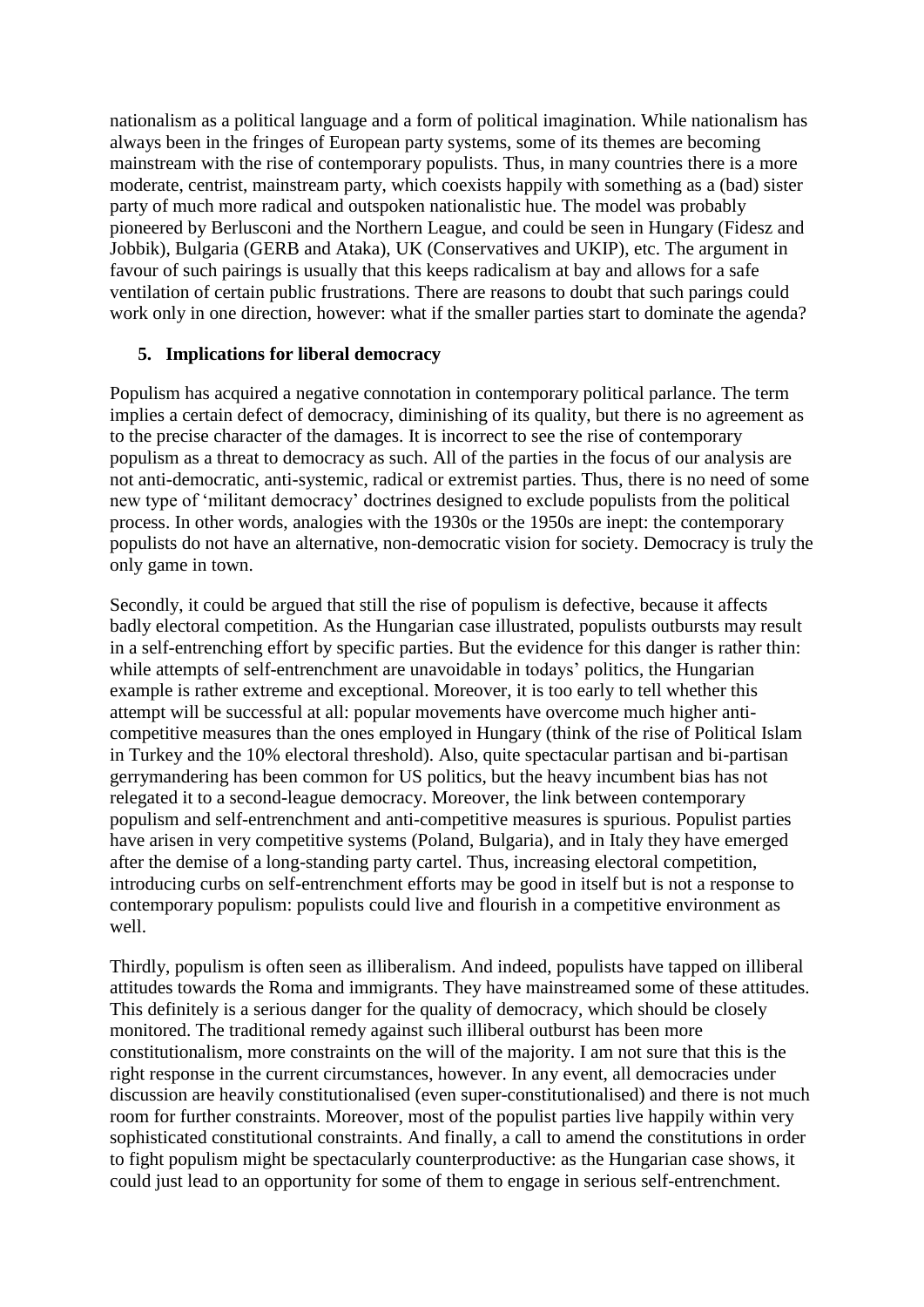Fourthly, in a similar vein, I do not believe that deliberative democracy is the right response to the rise of populism either. It could be argued that the political minimalism of the populists – elementary ideology and elementary party organisation – simplifies and degenerates political debates. People lack information and cannot appreciate more complex and sophisticated arguments. If this were really the case, it could be argued that populism undermines the deliberative capacity of contemporary democracy. But are really notknowledgeable people supporting mainstream populists? After all we speak of the majorities in the most advanced countries in the world in the age of global information, the Internet, and spectacular advances of mass communication. Further, the rise of populism has highlighted the political role of the media (Fox news, tabloids, etc.) and has focused attention on issues such as media concentration, media independence and so on. Finally, most of the countries under discussion have sophisticated media markets and very successful public broadcasting services: to argue that the rise of populism has diminished political deliberation in such an environment is hardly convincing. Just an example from an unlikely place: every morning on all major TV channels in Bulgaria there is an hour and a half (at least) of political programmes in which politicians, journalists and analysts discuss current political matters; every Tuesday on the public TV there is a programme called Referendum, which employs a methodology inspired by leading theorists of deliberative democracy (deliberative poling).

Finally, sometimes the quality of democracy is measured through the integrity and transparency of the political process. From this perspective as well the rise of populism cannot be seen as damage to democracy. Populists have turned integrity issues into central themes in their political campaigns. If anything, there is a synergy between the transparency movement which started in the 1990s and contemporary populism: they reinforce each other.

So, the conclusion that follows from this analysis is that the link between the rise of populism and the quality of democracy is far from obvious. From traditional perspectives such as democratic competition, constitutionalism, integrity and transparency and deliberative value it is not at all clear why populism has acquired a negative connotation and is seen as pathology of democracy. It might appear that populist parties are a successful adaptation to circumstances of low trust in authority in general, and the electronic mediatisation of public communication. Whenever there is abundant information, it might be normal to have less trust in authorities, since people believe they have sufficient knowledge to solve the problem themselves. (This is an explanation for the paradoxically higher trust in the media as information outlets vis-à-vis politicians). Thus, populist parties may be just an efficient adaptation to the situation: they become much more vehicles of peoples' preferences rather than authorities.

Yet, the analysis offered in this paper may suggest a different explanation as to why populism could still be seen as a problem for democracy, as a deficient version of democratic regime. In the first place, it produces governments incapable of changing policy. In this sense, it decapacitates the state, dis-empowers it in the long run through the use of various constitutional constraints and complex power-sharing mechanisms in surprising coalitions. This will not lead necessarily to the self-entrenchment of specific *parties*, but to the entrenchment of a specific *socio-economic status quo*. In this way democracy becomes deeply conservative, and its value for specific groups (habitually the young) sharply decreases. Secondly, and related to that, contemporary populism has shed the typical for historical populism claims to universal emancipation. Certain (minority) groups of citizens cannot hope to benefit from the political process, since despite the changes of government gaps between the superrich, the middle classes and the poor have only grown. In these circumstances, democracy becomes the defensive tool of the majority squeezed in the middle: it cannot hope to move upwards, but